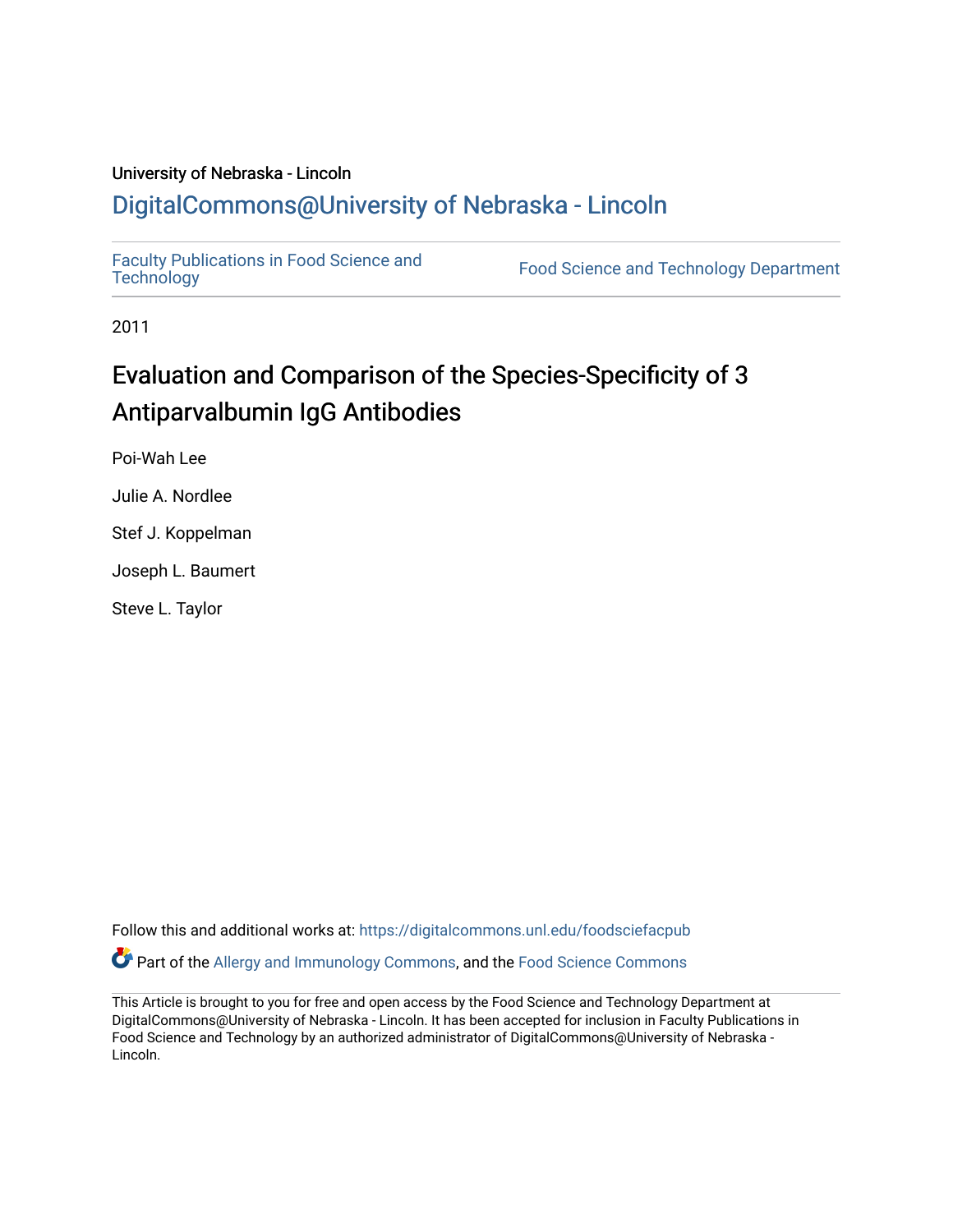

Published in *Journal of Agricultural and Food Chemistry* 59:23 (2011), pp. 12309–12316; doi: 10.1021/ jf203277z

Copyright © 2011 American Chemical Society. Used by permission.

Submitted August 15, 2011; revised October 14, 2011; accepted October 15, 2011; published October 15, 2011.

# **Evaluation and Comparison of the Species-Specificity of 3 Antiparvalbumin IgG Antibodies**

Poi-Wah Lee,<sup>1</sup> Julie A. Nordlee,<sup>1</sup> Stef J. Koppelman,<sup>1,2</sup> Joseph L. Baumert,<sup>1</sup>

and Steve L. Taylor<sup>1</sup>

- 1. Food Allergy Research and Resource Program, University of Nebraska–Lincoln, Lincoln, Nebraska, USA
- 2. HAL Allergy, Leiden, The Netherlands

*Corresponding author* – Steve L. Taylor, telephone 402-472-2833, fax 402-472-5307, emai[l staylor2@unl.edu](mailto:staylor2@unl.edu)

# **Abstract**

Parvalbumin is a pan-allergen in fish and frogs that triggers IgE-mediated reactions in fish-allergic individuals. Previous studies demonstrated that antibodies raised against fish and frog parvalbumins displayed varying specificity for different fish species, and thus, the applicability of these antibodies for potential use in immunoassays to detect fish residues were limited. We aimed to determine the specificity of 3 IgG antibodies for various fish species. Indirect enzyme-linked immunosorbent assay (ELISA) and IgG-immunoblotting were used to compare the reactivity of the polyclonal anticod parvalbumin antibody and the commercially available, monoclonal antifrog and monoclonal anticarp parvalbumin antibodies against raw muscle extracts of 29 fish species. All antibodies demonstrated varying specificities for different fish species. Of the 3 antibodies, the polyclonal anticod parvalbumin antibody is the most suitable for the detection of fish parvalbumins, as it showed reactivity to the widest range of species, including herring, pilchard, carp, pike, cod, pollock, haddock, cusk, hake, bluegill, tilapia, bass, grouper, trout, catfish, and perch, although detection was still limited for several key fish species.

**Keywords:** fish allergy, IgG binding, fish parvalbumin, cross-reactivity, fish species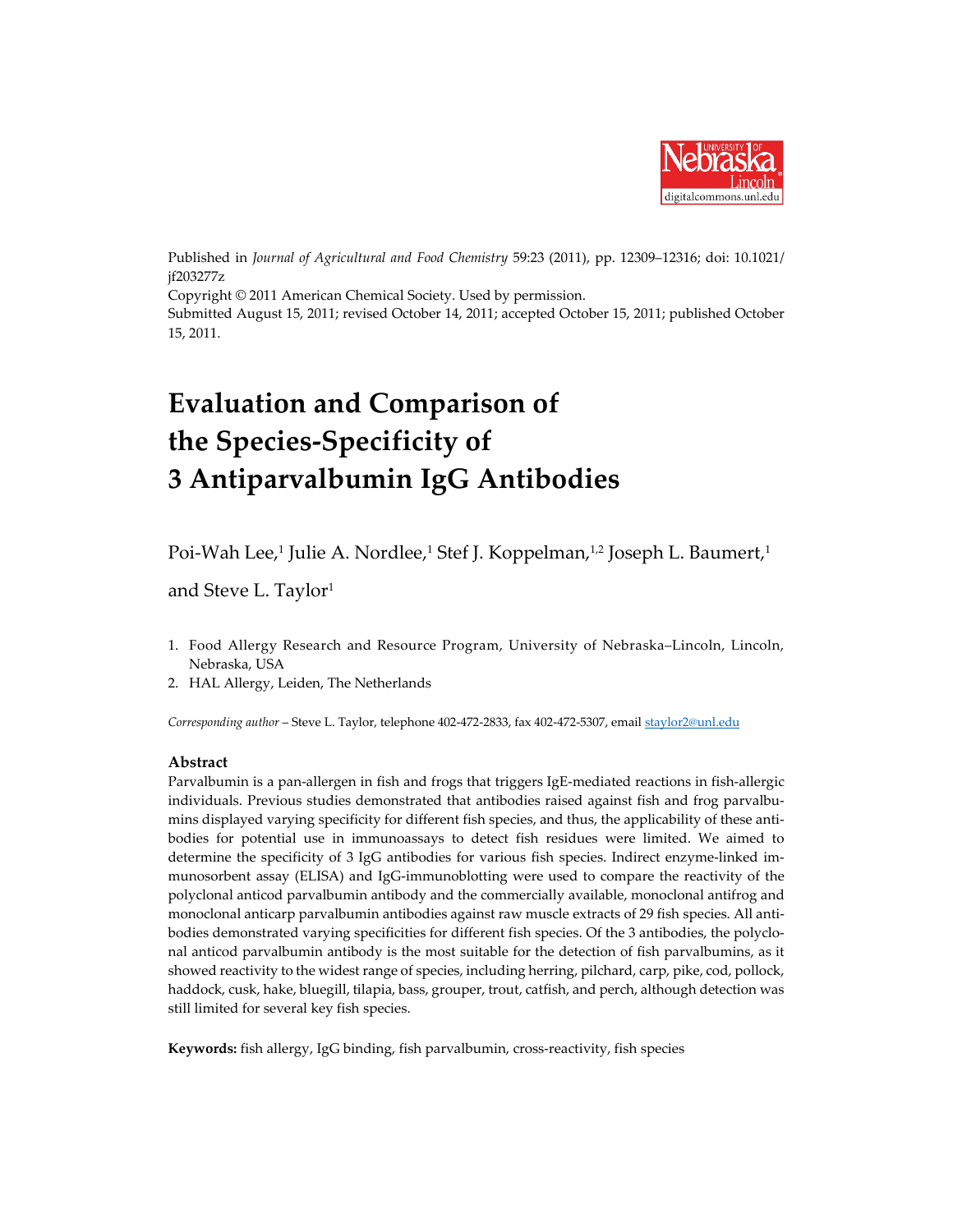Fish is a general term that refers to a collection of taxonomic groups, including hagfish, lampreys, sharks, rays, and bony fish. At least 27,000 species of fish have been scientifically described.1 Despite the enormous diversity of fish species, only a few orders of fish within the class Actinopterygii (ray-finned fish) are commonly consumed, namely, Salmoniformes, Perciformes, Gadiformes, Pleuronectiformes, Clupeiformes, and Cypriniformes.2 Fish allergy limits the consumption of fish for some individuals. Fish is considered as a commonly allergenic food in the United States, Europe, Canada, Australia, New Zealand, and elsewhere. The prevalence of fish allergy is not precisely known but was estimated at 0.4% of the general population in the US on the basis of a random digit-dial telephone survey.<sup>3</sup> A metaanalysis showed the prevalence of fish allergy varied from 0% to 2%, depending on the type of diagnosis for fish allergy, including self-report, specific IgE measurement, skin prick test, symptoms combined with sensitization, and food challenge studies.4 IgE-mediated hypersensitivity to fish can be induced through ingestion, direct contact, and inhalation of fish odors and fumes generated during cooking.<sup>5-7</sup> Typical symptoms of fish allergy range from skin, respiratory, and gastrointestinal symptoms to fatal anaphylaxis.<sup>8,9</sup> In contrast to milk and egg allergies that are commonly outgrown, fish allergy often persists throughout life once sensitized.10,11

Parvalbumin (Gad c 1) isolated from cod was the first major fish allergen described.12 Later, homologous allergens from Atlantic salmon, carp, cod, Alaska pollock, horse mackerel, Japanese eel, bigeye tuna, mackerel, whiff, and swordfish were isolated and characterized.13–22 These allergens displayed the ability to bind serum-specific IgE from fish-allergic individuals. Parvalbumin is a small, water-soluble, calcium-binding muscle protein involved in the muscle relaxation process.<sup>23</sup> Gad c 1 retains its allergenicity after heat treatment or exposure to extreme pH and denaturing chemicals.<sup>24,25</sup> Two separate phylogenetic lineages of parvalbumin, namely, *α*- and *β*-parvalbumin were identified.<sup>26</sup> β-Parvalbumin is responsible for the allergenicity of various fish species, but the allergenicity of frog *α*-parvalbumin has also been reported.27,28

The current treatment for fish allergy is to strictly avoid all species of fish due to the cross-reactivity reported between various fish species.29 Hence, the detection of allergenic fish residues in foods is necessary to protect the fish-allergic consumers and to ensure accurate labeling of food products. Compared to the methods available for detecting the allergenic proteins derived from the other commonly allergenic foods, there were fewer studies describing the detection of allergenic proteins in fish. Fæste and Plassen<sup>30</sup> developed a sandwich enzyme-linked immunosorbent assay (ELISA) for the quantification of fish in foods using polyclonal anticod parvalbumin antibody as the capture and detector antibody. The ELISA had a low detection limit for parvalbumin in foods, but the quantification capability of this method varied with different fish species because of the inconsistent binding of the anticod parvalbumin antibody. Similar observations on the variable binding of the antiparvalbumin IgG antibody to parvalbumin and crude extracts derived from different fish species have also been reported by others. Chen et al.<sup>31</sup> demonstrated variable immunoreactivity of the commercially available mouse monoclonal antifrog parvalbumin antibody (PARV-19) to the extracts from several fish species. A monoclonal antibody against the crude extracts of the cooked catfish muscle proteins was developed by Gajewski and Hsieh.32 The comparisons of their antibody with the PARV-19 showed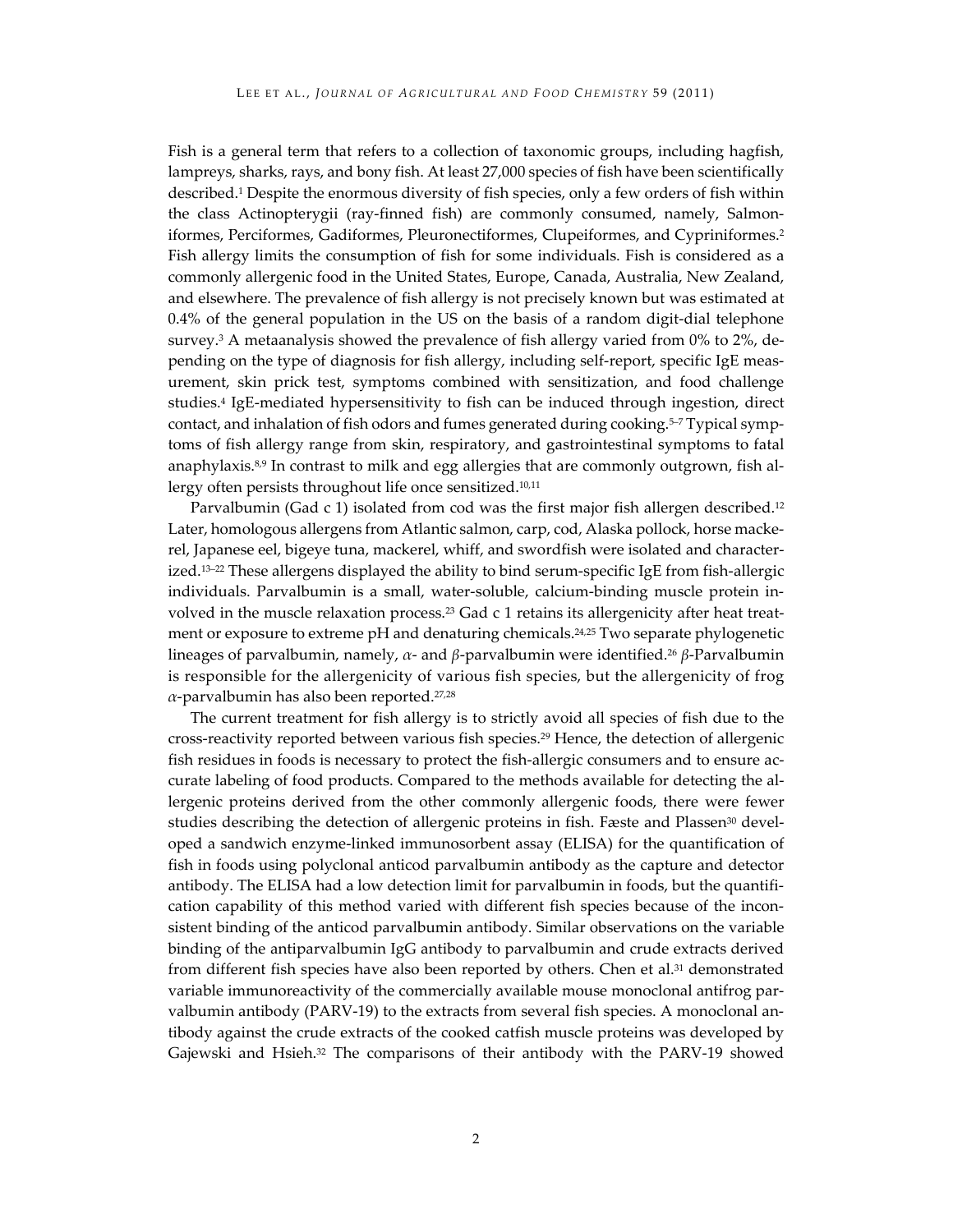further evidence of the variable specificity of both antibodies to the cooked extracts from different fish species. Recently, Weber et al.<sup>33</sup> developed a competitive ELISA using PARV-19 to detect fish parvalbumins in food grade fish gelatins and isinglass samples. Variable cross-reactivity of PARV-19 to cod, hake, tilapia, pollock, sturgeon, and haddock was also observed in that ELISA.

The aim of this study was to compare the polyclonal anticod parvalbumin antibody developed by our group to both commercially available, monoclonal anticarp, and antifrog parvalbumin antibodies with regard to their immunoreactivity to different fish species. This approach allowed us to determine the utility and possible applications of these antibodies for detecting parvalbumins derived from commercially important fish species.

## **Materials and Methods**

#### *Materials*

Mouse monoclonal antifrog parvalbumin antibody (antifrog MoAb; clone PARV-19) was purchased from Sigma-Aldrich (St. Louis, Missouri), mouse monoclonal anticarp parvalbumin antibody (anticarp MoAb; clone PV 235) was from Swant, Inc. (Switzerland), and rabbit polyclonal anticod parvalbumin antibody (anticod PoAb) was developed using purified cod parvalbumin as the antigen with an immunization protocol that has been previously described.34 Cod and carp parvalbumin were purified from the fish fillets by a combination of diafiltration and chromatography steps as described previously.35,36

Twenty-nine commonly consumed fish species and frog legs were obtained from different fish and seafood distributors in the US and Netherlands. Upon receipt, the raw fish fillets or whole fish were skinned, gutted, and rinsed briefly with distilled water. The fillets were ground to a uniform consistency using a commercial food processor and kept frozen at –20°C until used. The species of the fish samples were identified by Eurofins GeneScan, Inc. (Metairie, Louisiana) using either the Food and Drug Administration (FDA)–validated DNA barcode analysis<sup>37</sup> or nucleotide sequence analysis of the cytochrome *b* and 16S genes.

## *Extraction of Fish Proteins*

Soluble proteins from the ground fish samples were extracted  $1:10 \text{ (w/v)}$  in 0.01 M phosphate buffered saline (PBS; 0.002 M NaH2PO4, 0.008 M Na2HPO4, and 0.85% NaCl, pH 7.4) overnight with gentle rocking at 4°C. Extracts were then centrifuged at 3612 *g* in a tabletop centrifuge at 4°C for 30 min. The clarified solutions were divided into aliquots and stored at –20°C until use. The protein content of the solutions was determined by the Lowry method.38

#### *Indirect ELISA*

Polystyrene microtiter plates (Nagle Nunc International, Rochester, New York) were coated with 100 *μ*L/well of the crude fish extracts and purified parvalbumins at 10 *μ*g/mL in coating buffer (0.015 M Na2CO<sub>3</sub>, 0.035 M NaHCO<sub>3</sub>, and 0.02% NaN<sub>3</sub>, pH 9.6) and incubated overnight at 4°C. Thereafter, all incubation steps were performed for 1 h at 37°C, except for the incubation after the addition of substrate. Following incubation, the plates were washed with wash buffer (0.01 M PBS containing 0.05% Tween 20 and 0.02% NaN3,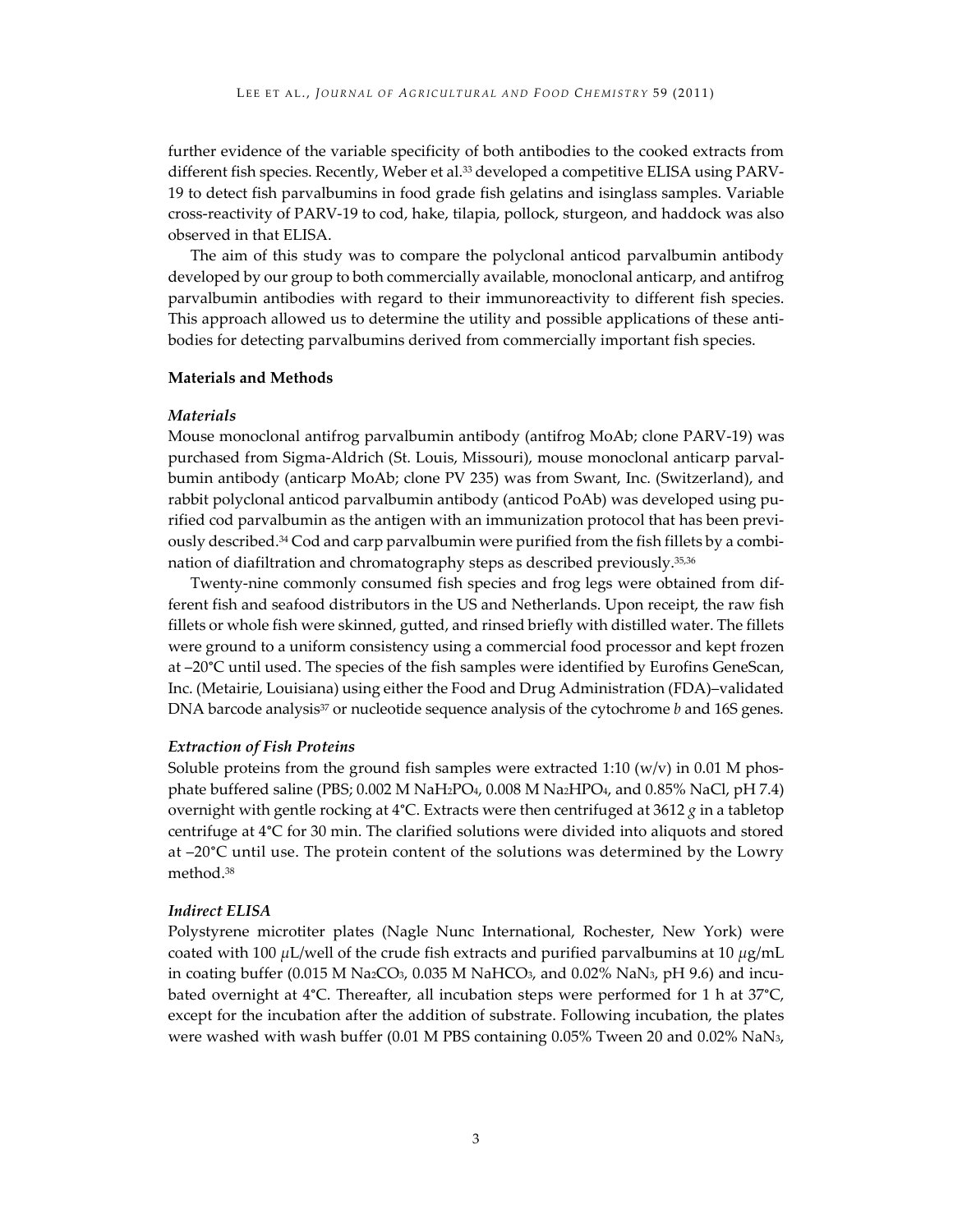pH 7.4), then incubated with 350 *μ*L/well of blocking buffer consisting of 0.1% porcine skin gelatin (Sigma-Aldrich, St. Louis, Missouri) in 0.01 M PBS, pH 7.4. After the plates were washed, 100 *μ*L/well of the 3 antiparvalbumin antibodies diluted 1:15,000 in conjugate buffer [0.01 M PBS containing 0.1% bovine serum albumin (BSA; Affymetrix-USB, Cleveland, Ohio), pH 7.4] was added to the plates and incubated. Next, the plates were washed and incubated with 100 *μ*L/well of rabbit antimouse IgG (diluted 1:5,000 and 1:1,000 in conjugate buffer for antifrog and anticarp MoAb, respectively) and goat antirabbit IgG (diluted 1:4,500 in conjugate buffer for anticod PoAb) labeled with alkaline phosphatase enzyme (Pierce Biotechnology, Inc., Rockford, Illinois). Binding was visualized with *p*-nitrophenyl phosphate substrate (Sigma Fast, Sigma-Aldrich, St. Louis, Missouri), and the color formed was measured at 405 nm.The dilutions of the 3 antiparvalbumin antibodies in the indirect ELISA were selected based on the statistically similar absorbance values (Dunnet's test, SAS programs, SAS Institute Inc., Cary, New York) for the northern pike. Each of the fish samples was extracted in triplicate, and each extract was analyzed in triplicate in 2 independent ELISA trials.

#### *Sodium Dodecyl Sulfate–Polyacrylamide Gel Electrophoresis (SDS–PAGE)*

The protein separation by SDS–PAGE was carried out with a Bio-Rad Mini Protean II electrophoresis cell (Bio-Rad Laboratories, Hercules, California). Five micrograms of crude cod extract and 1 *μ*g of the purified cod and carp parvalbumin were boiled in Laemmli sample buffer containing 5.4% dithiothreitol (w/v) and separated on a 15% Tris-HCl precast gel (Bio-Rad Laboratories, Hercules, California) at 200 V (constant voltage) for 35 min. After the electrophoretic transfer, the gel was fixed and stained with Brilliant Blue G–Colloidal Stain (Sigma-Aldrich, St. Louis, Missouri). The gel image was captured using a Kodak Gel Logic 440 Imaging System (Eastman Kodak, Rochester, New York) equipped with Kodak 1D v. 3.6.5 software (Kodak Scientific Imaging Systems, New Haven, Connecticut).

#### *IgG-Immunoblotting of Antiparvalbumin Antibodies*

One microgram of soluble fish proteins and 0.1 *μ*g of purified cod and carp parvalbumin were separated by SDS–PAGE using the conditions described above. After electrophoresis, the proteins were transferred onto a polyvinyl difluoride (PVDF) membrane (Millipore Corporation, Billerica, Massachusetts) at 65 V (constant voltage) for 80 min. The membrane was then blocked by incubation with 0.01 M PBS, pH 7.4, containing 0.05% Tween 20 (PBS-T) and 0.2% BSA (Affymetrix-USB, Cleveland, Ohio) for 2 h at room temperature. The antifrog, anticarp, and anticod parvalbumin antibodies were diluted 1:20,000, 1:12,500, and 1:75,000, respectively, in PBS-T containing 0.2% BSA. After washing the membrane with PBS-T, the diluted antiparvalbumin antibodies were added and incubated for 1 h at room temperature, followed by washing and incubation with rabbit antimouse IgG (diluted 1:80,000 and 1:100,000 in PBS-T containing 0.2% BSA for antifrog and anticarp MoAb, respectively) and goat antirabbit IgG (diluted 1:80,000 in PBS-T containing 0.2% BSA for anticod PoAb) labeled with alkaline phosphatase (Pierce Biotechnology, Inc., Rockford, Illinois) for 1 h. The bound antibodies was visualized with 1-Step NBT/BCIP substrate solution (Pierce Biotechnology, Inc., Rockford, Illinois) diluted 1:1 with distilled water. The membrane was photographed using the Kodak Gel Logic 440 Imaging System (Eastman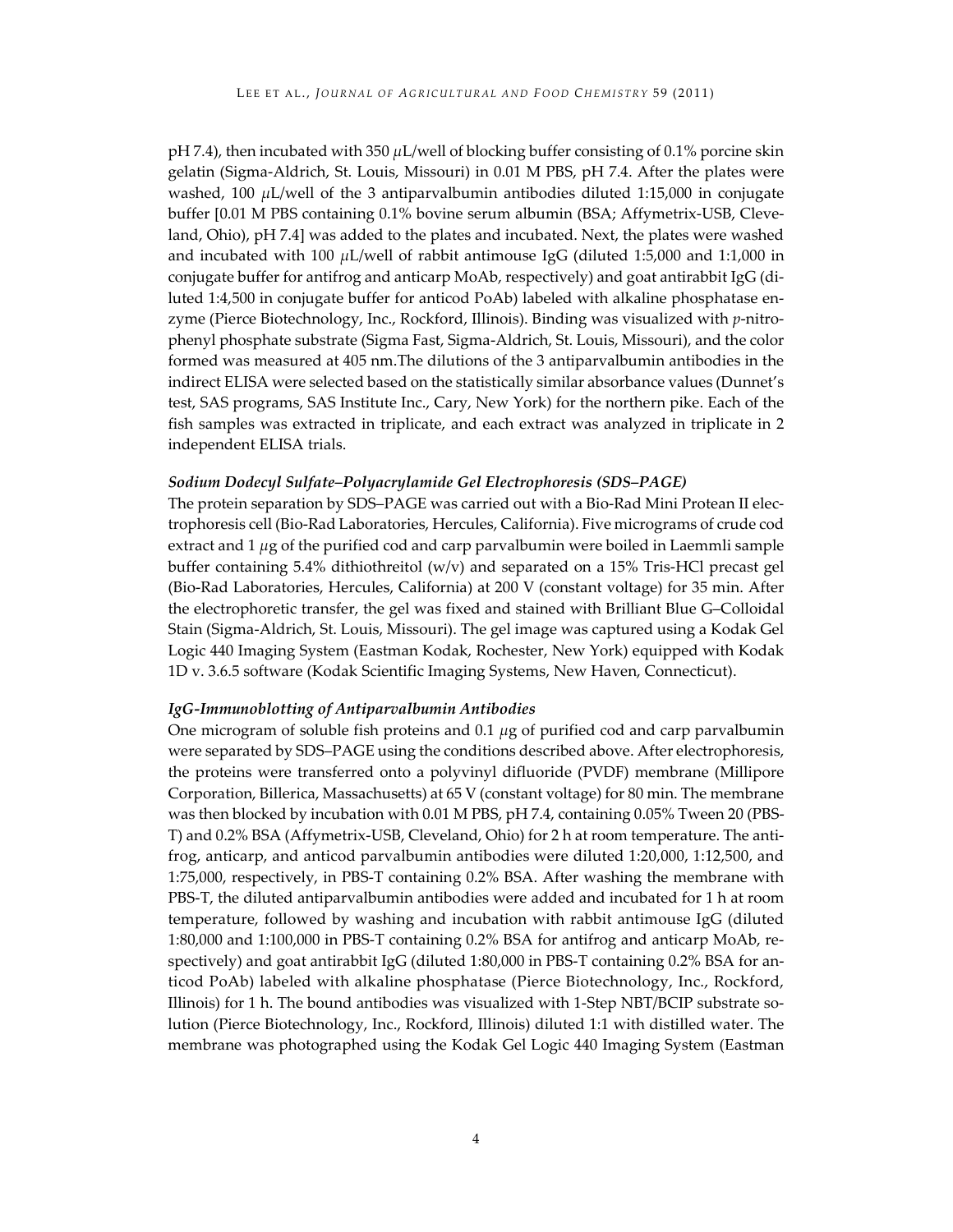Kodak, Rochester, New York) equipped with Kodak 1D v. 3.6.5 software (Kodak Scientific Imaging Systems, New Haven, Connecticut).

# **Results and Discussion**

# *Identification of Fish Species*

Since misidentification of fish is a frequently encountered problem,<sup>39,40</sup> it was essential to identify all fish samples used in this study obtained from different seafood distributors. Fish species identification based on morphological characteristics was impossible because several fish samples were received in the forms of fillets and steaks. Hence, DNA-based methods were used to authenticate the fish samples to the species levels. The methods confirmed that the fish samples were accurately labeled by the suppliers, and the scientific names of the fish used in the study are indicated in Table 1.

| Table 1. Scientific Names and Sources of Fish and Frog Samples |                              |                                                                 |  |  |  |  |  |  |  |  |  |  |
|----------------------------------------------------------------|------------------------------|-----------------------------------------------------------------|--|--|--|--|--|--|--|--|--|--|
| Common name                                                    | Scientific name              | Supplier                                                        |  |  |  |  |  |  |  |  |  |  |
| American bullfrog                                              | Rana catesheiana             | Little Saigon (L <sup>a</sup> )                                 |  |  |  |  |  |  |  |  |  |  |
| Unsalted Atlantic herring                                      | Clupea harengus              | Local fresh fish store, The Netherlands $(Ka)$                  |  |  |  |  |  |  |  |  |  |  |
| Salted Atlantic herring                                        | Clupea harengus              | Local fresh fish store, The Netherlands                         |  |  |  |  |  |  |  |  |  |  |
| Pilchard or sardine                                            | Sardina pilchardus           | All Fresh Seafood Inc. (A <sup>a</sup> )                        |  |  |  |  |  |  |  |  |  |  |
| Pacific sardine                                                | Sardinops sagax              | Dr. Yi-Cheng Su, Oregon State (O <sup>a</sup> )                 |  |  |  |  |  |  |  |  |  |  |
| Carp                                                           | Cyprinus carpio              | Joe Tess Live Fish Market (J <sup>a</sup> )                     |  |  |  |  |  |  |  |  |  |  |
| Northern pike                                                  | Esox lucius                  | Julie Nordlee, Wisconsin (W <sup>a</sup> )                      |  |  |  |  |  |  |  |  |  |  |
| Atlantic cod                                                   | Gadus morhua                 | Norland Products Inc. (N <sup>a</sup> ), All Fresh Seafood Inc. |  |  |  |  |  |  |  |  |  |  |
| Pollock                                                        | Pollachius virens            | Norland Products Inc.                                           |  |  |  |  |  |  |  |  |  |  |
| Alaska pollock                                                 | Theragra chalcogramma        | Gorton's, Inc. $(G^a)$                                          |  |  |  |  |  |  |  |  |  |  |
| Haddock                                                        | Melanogrammus aeglefinus     | Norland Products Inc., Gorton's, Inc.                           |  |  |  |  |  |  |  |  |  |  |
| Cusk                                                           | Brosme brosme                | Norland Products Inc.                                           |  |  |  |  |  |  |  |  |  |  |
| Hake                                                           | Urophycis tenuis             | Norland Products Inc., All Fresh Seafood Inc.                   |  |  |  |  |  |  |  |  |  |  |
| Bluegill                                                       | Lepomis macrochirus          | Julie Nordlee and Tony Korth, Nebraska (NE <sup>a</sup> )       |  |  |  |  |  |  |  |  |  |  |
| Tilapia                                                        | Oreochromis niloticus        | Surf and Turf Food Co. (S <sup>a</sup> )                        |  |  |  |  |  |  |  |  |  |  |
| Mahi-mahi                                                      | Coryphaena hippurus          | All Fresh Seafood Inc.                                          |  |  |  |  |  |  |  |  |  |  |
| Snapper                                                        | Lutjanus guttatus/synagris   | All Fresh Seafood Inc.                                          |  |  |  |  |  |  |  |  |  |  |
| Hybrid striped bass                                            | Morone chrysops × saxatilis  | All Fresh Seafood Inc.                                          |  |  |  |  |  |  |  |  |  |  |
| (Red) grouper                                                  | Epinephelus morio            | All Fresh Seafood Inc.                                          |  |  |  |  |  |  |  |  |  |  |
| Albacore tuna                                                  | Thunnus alalunga             | Surf and Turf Food Co.                                          |  |  |  |  |  |  |  |  |  |  |
| Chub mackerel                                                  | Scomber japonicas            | Dr. Yi-Cheng Su, Oregon State                                   |  |  |  |  |  |  |  |  |  |  |
| Swordfish                                                      | Xiphias gladius              | All Fresh Seafood Inc.                                          |  |  |  |  |  |  |  |  |  |  |
| Pacific halibut                                                | Hippoglossus stenolepis      | All Fresh Seafood Inc.                                          |  |  |  |  |  |  |  |  |  |  |
| American plaice or sole                                        | Hippoglossoides platessoides | Norland Products Inc.                                           |  |  |  |  |  |  |  |  |  |  |
| Yellowtail flounder                                            | Limanda ferruginea           | Gorton's, Inc.                                                  |  |  |  |  |  |  |  |  |  |  |
| Steelhead or rainbow trout                                     | Oncorhynchus mykiss          | Surf and Turf Food Co.                                          |  |  |  |  |  |  |  |  |  |  |
| Atlantic salmon                                                | Salmo salar                  | Midwest Seafood (M <sup>a</sup> )                               |  |  |  |  |  |  |  |  |  |  |
| Chinook salmon                                                 | Oncorhynchus tshawytscha     | Dr. Yi-Cheng Su, Oregon State                                   |  |  |  |  |  |  |  |  |  |  |
| Catfish                                                        | Ictalurus punctatus          | Joe Tess Live Fish Market                                       |  |  |  |  |  |  |  |  |  |  |
| Ocean perch                                                    | Sebastes fasciatus           | Norland Products Inc., All Fresh Seafood Inc.                   |  |  |  |  |  |  |  |  |  |  |

*a*Letters represent the different suppliers and are used in the subsequent figures.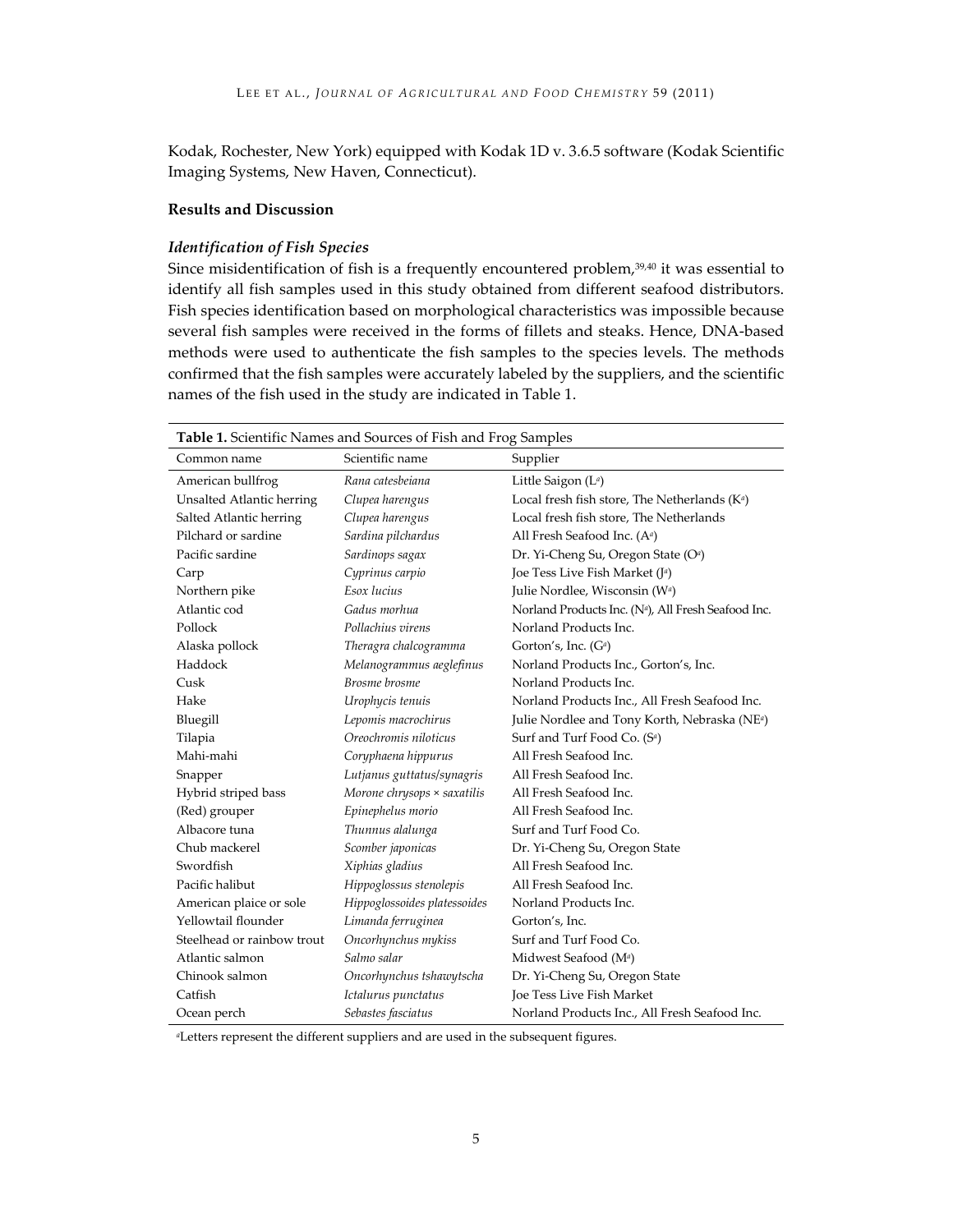#### *SDS–PAGE Analysis of Protein Profiles in Fish Extracts*

The SDS–PAGE profiles of the crude muscle extracts of 29 fish species are shown in Figure 1. The fish species, whether within the same orders or from different orders, displayed heterogeneity in the protein-banding patterns. Our analysis focused primarily on the protein bands with a molecular weight range of 10–13 kDa where parvalbumin is known to migrate. The bands for purified cod and carp parvalbumin did migrate at 10–13 kDa as expected. All frog and fish species contained either one or two protein bands between 10 to 13 kDa at different intensities, with the exception of mahi-mahi, albacore tuna, and swordfish. Gajeswski et al.<sup>32</sup> indicated that the multiple parvalbumin bands may represent the presence of isoforms, as some fish species have been shown to express from two to five parvalbumin isotypes.15 The absence of parvalbumin bands in tuna was in agreement with the observation made by Chen et al.<sup>31</sup> and Van Do et al.,<sup>41</sup> even though a different species of tuna (albacore) was analyzed here. Kuehn et al.<sup>42</sup> recently reported that tuna contained between 40 to 110 times less parvalbumin in the raw muscles compared to herring, carp, redfish, trout, salmon, and cod, according to quantitative determination by ELISA. This is in line with the clinical observation of Sampson that tuna is less often causing allergic reactions than other fish. $43$  Lim et al. $44$  stated that the muscles sampled from different parts of tuna may affect the parvalbumin content due to the differential distribution of parvalbumin in various muscle types and locations within whole tuna. This finding may provide an explanation for the lack of visible parvalbumin bands in tuna in our current study. Shiomi et al.18 were able to purify parvalbumin from bigeye tuna. Similar to tuna, no 10–13 kDa band was observed with swordfish in our study (Fig. 1). Griesmeier et al.<sup>22</sup> also stated that the swordfish expressed low levels of parvalbumin in muscles when compared to those of cod and whiff. Although SDS–PAGE suggested that mahi-mahi, swordfish, and tuna contained no or low amounts of parvalbumins, additional research is necessary to confirm this finding because SDS–PAGE allows only for an approximate estimation of the parvalbumin content, as dye-binding differs among proteins.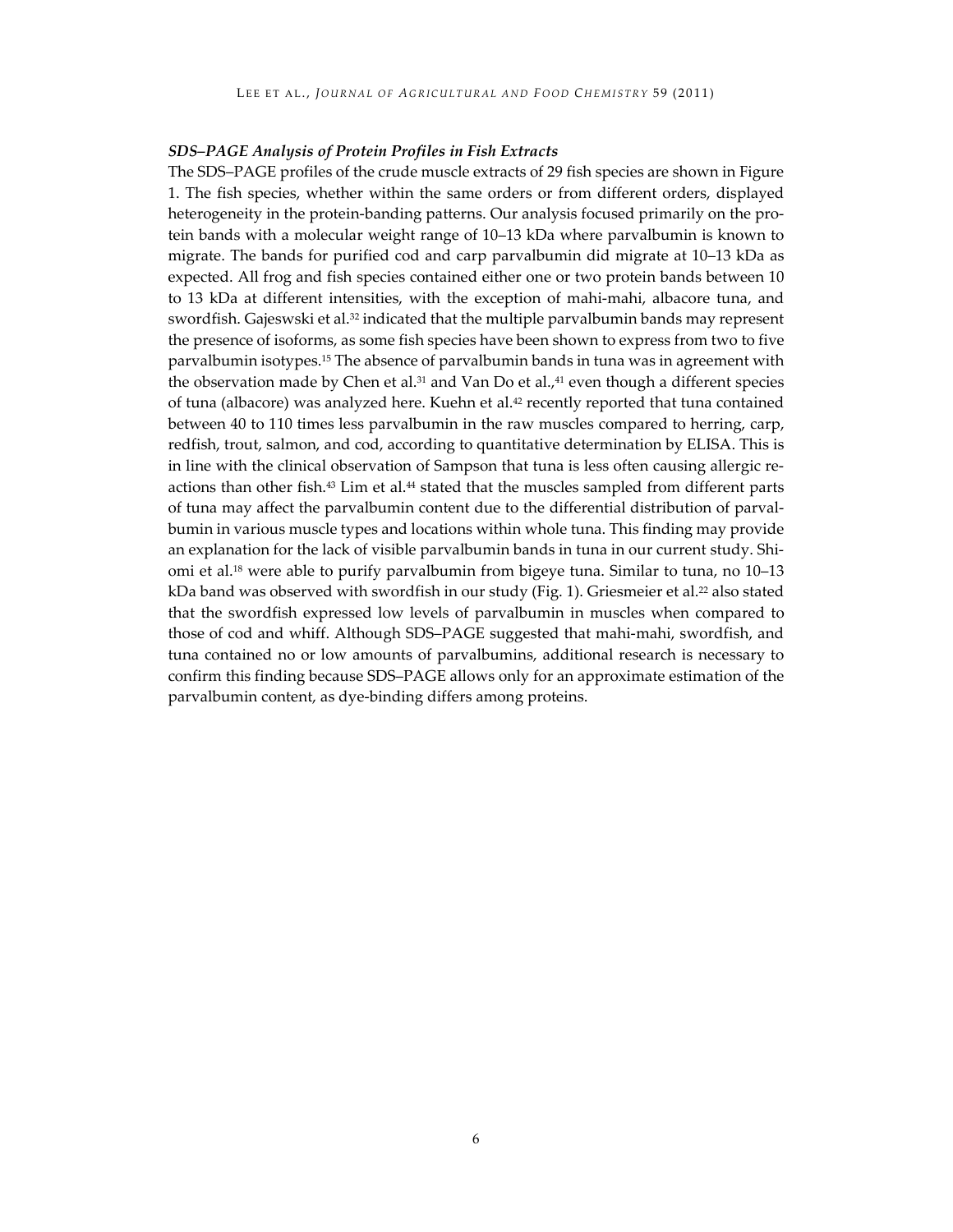#### LEE ET AL., *JOURNAL OF AGRICULTURAL AND FOOD CHEMISTRY* 59 (2011)



**Figure 1.** SDS–PAGE profiles of the raw muscle protein extracts of frog and fish species. The family and order of the species are represented by bold and italic characters, respectively.

# *Species-Specific Immunoreactivity by Indirect ELISA*

The reactivities of antifrog MoAb, anticarp MoAb, and anticod PoAb to the parvalbumins in raw fish muscle extracts were compared using indirect ELISA (Fig. 2a and b). The mean absorbance value of wells containing all reagents except antiparvalbumin antibodies +3 standard deviations was used as an arbitrary cutoff point for the positive reactivity (∼0.15). The antifrog MoAb was produced by using the parvalbumin purified from frog muscle as an immunogen, according to Sigma-Aldrich. The antifrog MoAb showed reactivity to the extracts of frog, pilchard, sardine, carp, pike, bluegill, tilapia, snapper, catfish, and ocean perch. No reactivity to herring, mahi-mahi, albacore tuna, swordfish, and all fish species in the order Gadiformes was observed. The antifrog MoAb showed consistently low reactivity to all fish species in the orders Pleuronectiformes and Salmoniformes. Furthermore, the antifrog MoAb showed variable reactivity to the fish species that belong to the same orders. As an example, the antifrog MoAb reacted to sardine but failed to react to the herring in the order Clupeiformes. Similarly, the antifrog MoAb bound strongly or moderately to bluegill, tilapia, and snapper but reacted weakly or not at all to the remaining species in the order Perciformes.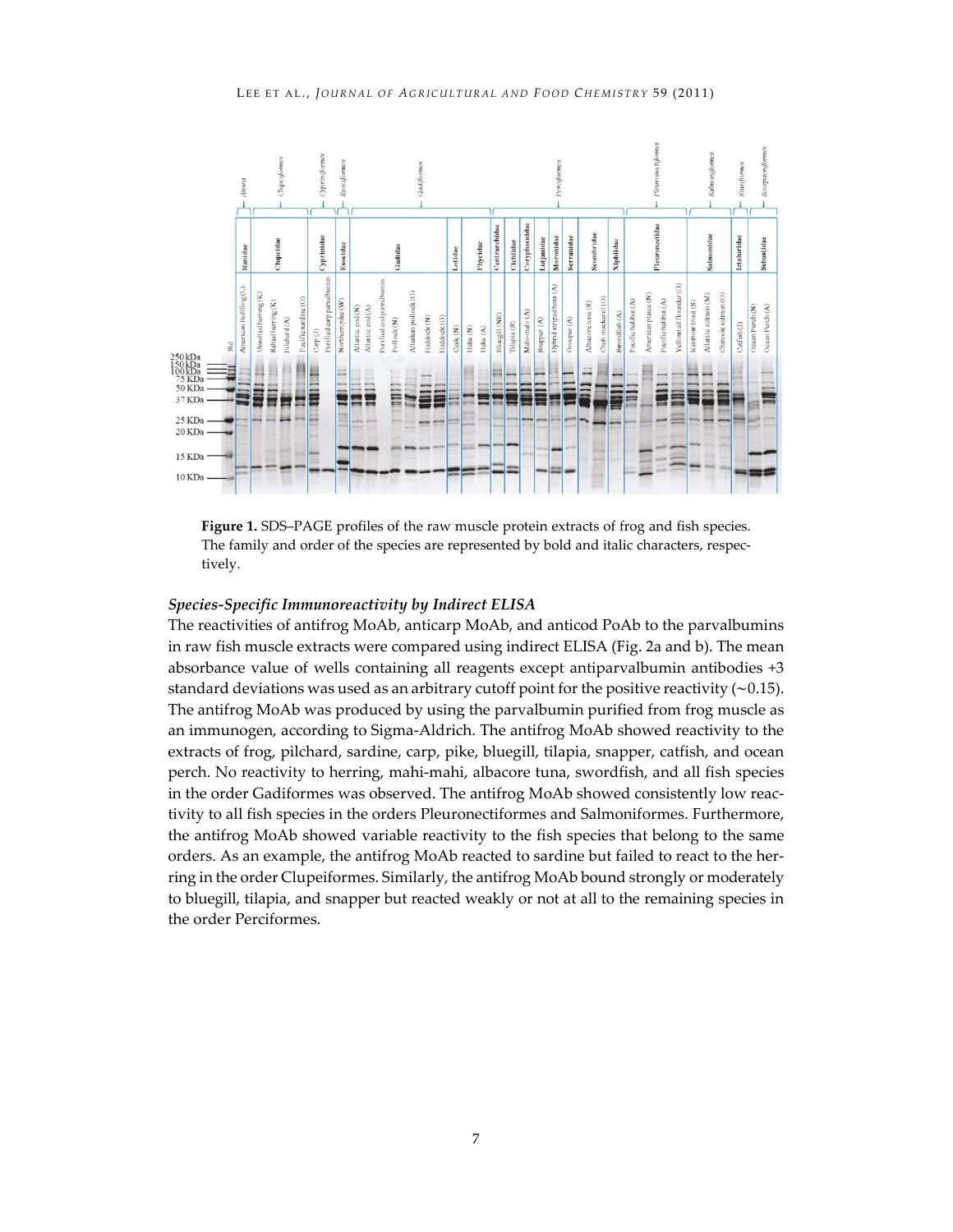

**Figure 2.** Reactivity of antifrog, anticarp, and anticod parvalbumin antibodies with the raw muscle extracts of frog and fish species, as determined by indirect ELISA. Each column and error bar represents the mean absorbance values and standard deviation of 18 observations, respectively.

A comparison of our study and the finding by Gajewski and Hsieh<sup>32</sup> revealed the similar reactivity of the antifrog MoAb with the majority of species, with the exception of mahimahi and striped bass. The dissimilarities in the reactivity may be due to the use of different species of mahi-mahi and striped bass or the use of different forms of antigens (raw versus cooked fish extracts) for reacting with the antifrog MoAb in the indirect ELISA. The present study confirms the finding by Gajewski and Hsieh<sup>32</sup> that the antifrog MoAb did not react with cod, hake, pollock, and haddock, but a recent study by Weber et al.33 reported the contrary using a competitive ELISA. Weber et al.<sup>33</sup> attributed the differences to the use of fish extracts in Gajewski and Hsieh<sup>32</sup> rather than purified parvalbumin in their study. Compared to the purified parvalbumins, fish extracts did not contain standardized amounts of parvalbumins and thus resulted in the differential binding of the antifrog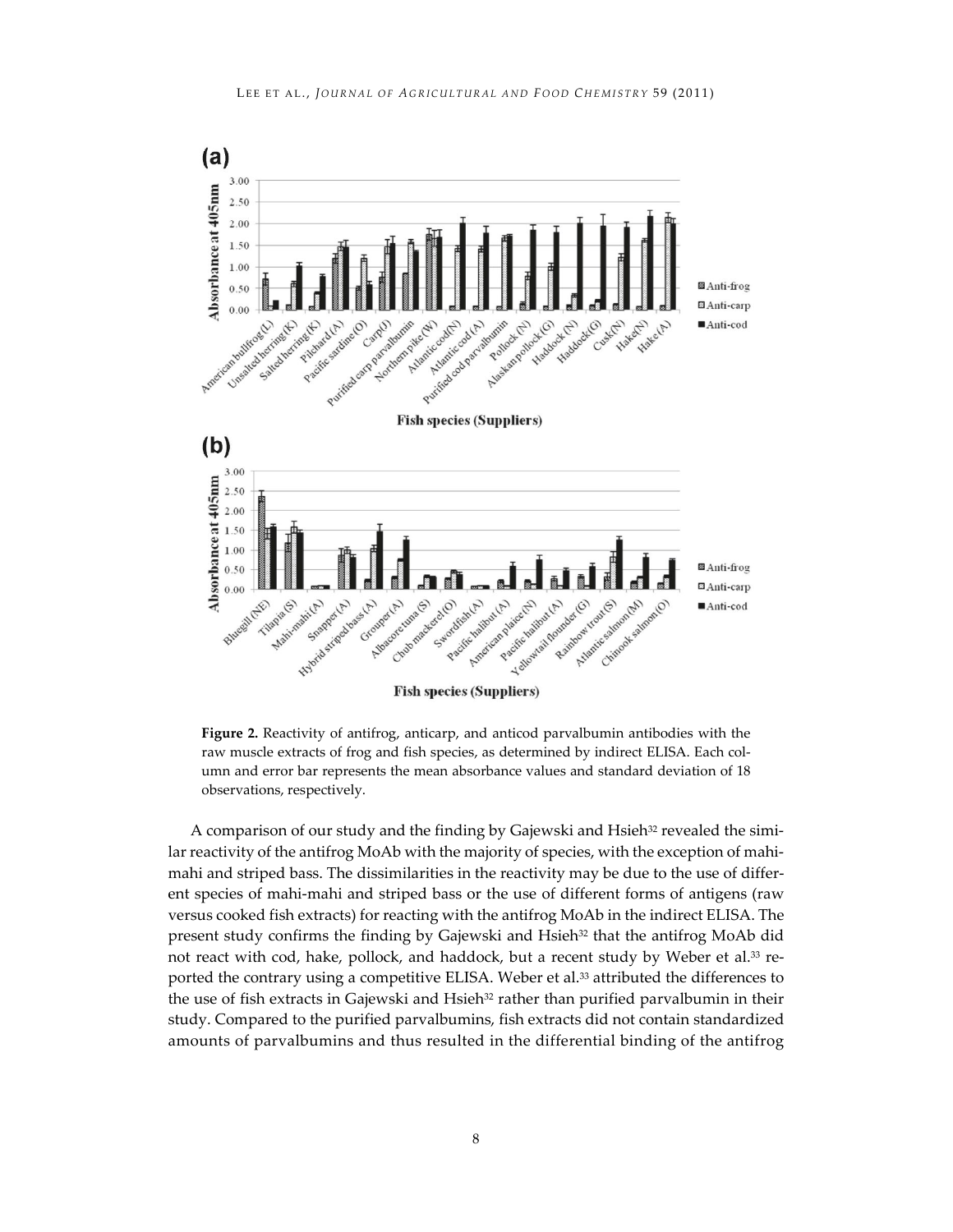MoAb to these species. Additionally, Weber et al.<sup>33</sup> discussed that the presence of other soluble, nonparvalbumin fish proteins in the extracts may affect the ability of parvalbumins to be coated effectively on the wells and thus the detectability of parvalbumins by the antifrog MoAb in the indirect ELISA. Nevertheless, this study showed that the antifrog MoAb did not react with the purified cod parvalbumin in indirect ELISA, suggesting that cod parvalbumin in its native form does not contain cross-reactive epitopes recognized by the antifrog MoAb.

The commercially available anticarp MoAb was produced by immunizing mice with parvalbumin purified from carp muscle.45 To date, no study has extensively evaluated the specificity of this antibody to various fish species. This study revealed that the anticarp MoAb reacted equally well with the purified carp parvalbumin and the parvalbumin in raw carp extracts. Interestingly, the anticarp MoAb reacted strongly to all fish species in the order of Gadiformes, except for the haddock from both suppliers. Moreover, the anticarp MoAb reacted to the remaining fish species, with the exception of frog, mahi-mahi, swordfish, and all fish species in the order Pleuronectiformes and ocean perch.

Of the 3 antibodies, the anticod PoAb showed reactivity to the widest range of fish species but did not react with mahi-mahi and swordfish. The anticod PoAb reacted strongly or moderately to the majority of the fish species but weakly with frog, albacore tuna, and chub mackerel. Similar to the observation made with the antifrog MoAb, both the anticarp MoAb and the anticod PoAb showed variable reactivity to fish species that belong to the same orders. The inconsistent reactivity may possibly be due to the differences in platecoating efficiency, quantity, and the primary or conformational structure of the parvalbumins among the fish species within the same orders. Faste et al.<sup>30</sup> published a sandwich ELISA for the quantification of fish in foods using a rabbit polyclonal anticod parvalbumin antibody that cross-reacted with other fish species to a different extent. Fish species that were optimally detected included cod, tilapia, herring, pollock, salmon, and carp, but the antibody reactivity to rainbow trout, tuna, swordfish, and northern pike, among others were quite low. This observation was in accordance with our finding, with the exception of trout and pike, which showed higher reactivity in our study.

Overall, the 3 antiparvalbumin antibodies showed reactivity rather similar to those of pilchard, northern pike, tilapia, snapper, and catfish but much more diverse reactivity to that of other fish species. Additionally, no reactivity to mahi-mahi and swordfish was noted for all 3 antibodies, probably owing to either the lack of detectable amounts of parvalbumins in the fish muscles or the lack of Ab-binding epitopes in the parvalbumins of these species. All fish samples were tested in the raw and unprocessed form, with the exception of salted herring, which is widely consumed in Europe. Salting of herring is a typical nonthermal process to preserve fish, and the immunoreactivity of both the anticarp MoAb and anticod PoAb to salted herring was shown to be unaffected as a result of the salting process.

# *Species-Specific Immunoreactivity by IgG-Immunoblotting*

The IgG immunoblotting was performed to further investigate the binding of the antibodies to parvalbumins in the frog and fish species (Figs. 3–5). In general, all 3 antiparvalbumin antibodies showed a lack of reactivity to proteins in the mahi-mahi and swordfish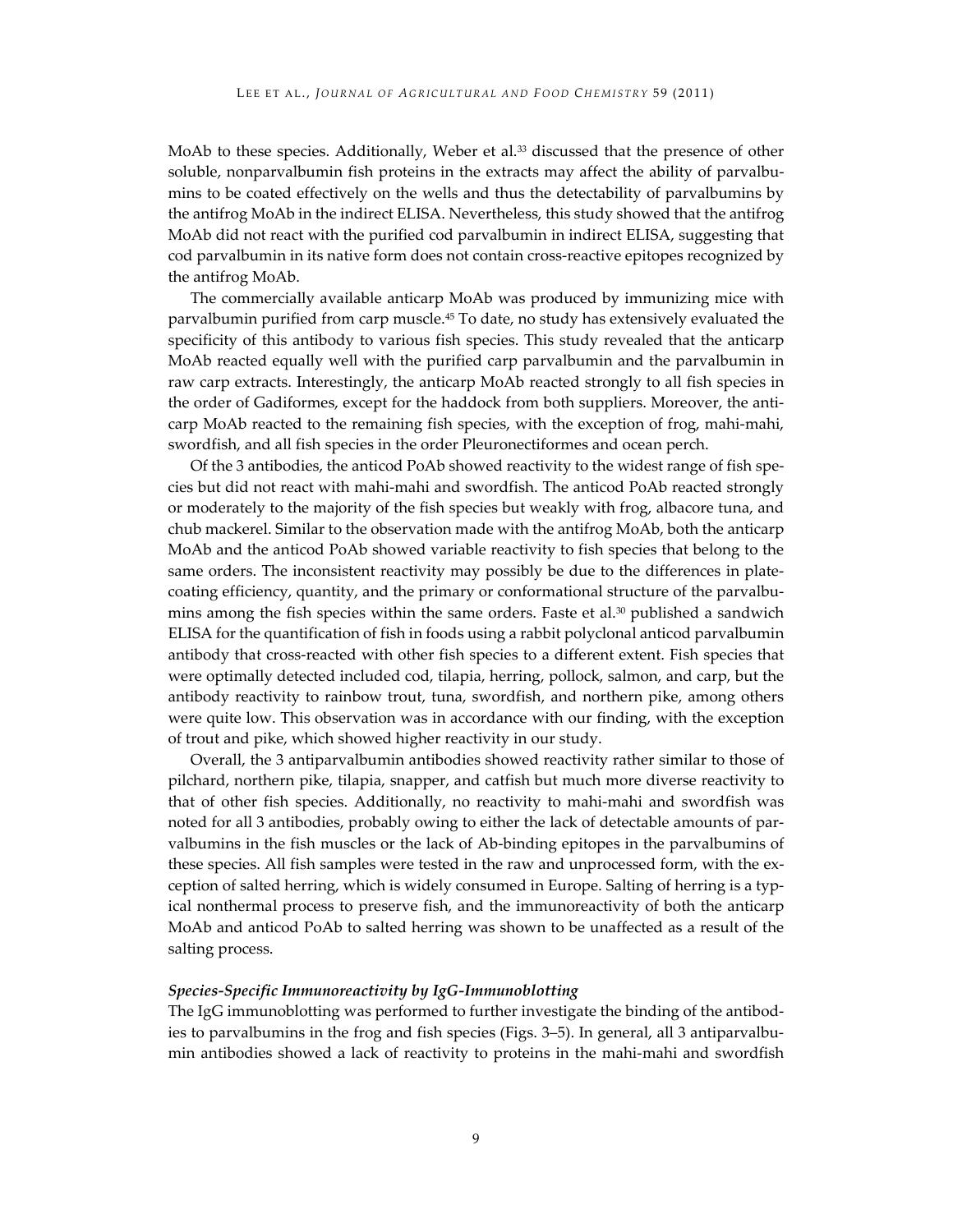extracts in both the immunoblotting and the indirect ELISA even though the detection was conducted under both reducing (immunoblotting) and nonreducing (indirect ELISA) conditions. The reasons for this lack of reactivity are not yet clear.

| Std                                                          | American Bullfrog (L) | Unsalted herring (K) | Salted herring (K) | Pilchard (A) | Pacific sardine (O) | Purified carp parvalbumin<br>Carp(J) | Northern pike (W) | Atlantic cod (N) | Atlantic cod (A) | Purified cod parvalbumin | Pollock <sub>(N)</sub> | Allaskan pollock (G) | Haddock <sub>(N)</sub> | Haddock (G) | Cusk (N) | Hake (N) | Hake (A) | Bluegill (NE) | Tilapia (S) | Mahi-mahi (A) | Snapper (A) | ⋜<br>Hybrid striped bass ( | Grouper (A) | Albacore tuna (S) | Chub mackerel (O) | Swordfish (A) | Pacific halibut (A) | American plaice (N) | Pacific halibut (A) | Yellowtail flounder (G) | Rainbow trout (S) | Atlantic salmon (M) | Chinook salmon (O) | Catfish (J) | Ocean Perch (N)<br>Ocean Perch (A) |  |
|--------------------------------------------------------------|-----------------------|----------------------|--------------------|--------------|---------------------|--------------------------------------|-------------------|------------------|------------------|--------------------------|------------------------|----------------------|------------------------|-------------|----------|----------|----------|---------------|-------------|---------------|-------------|----------------------------|-------------|-------------------|-------------------|---------------|---------------------|---------------------|---------------------|-------------------------|-------------------|---------------------|--------------------|-------------|------------------------------------|--|
| $^{250}_{150}_{75}$<br>kDa<br>KDa<br>KDa<br>50 kDa<br>37 kDa |                       |                      |                    |              |                     |                                      |                   |                  |                  |                          |                        |                      |                        |             |          |          |          |               |             |               |             |                            |             |                   |                   |               |                     |                     |                     |                         |                   |                     |                    |             |                                    |  |
| 25 kDa                                                       |                       |                      |                    |              |                     |                                      |                   |                  |                  |                          |                        |                      |                        |             |          |          |          |               |             |               |             |                            |             |                   |                   |               |                     |                     |                     |                         |                   |                     |                    |             |                                    |  |
| 20 kDa<br>15 kDa                                             |                       |                      |                    |              |                     |                                      |                   |                  |                  |                          |                        |                      |                        |             |          |          |          |               |             |               |             |                            |             |                   |                   |               |                     |                     |                     |                         |                   |                     |                    |             |                                    |  |
| 10 kDa                                                       |                       |                      |                    | sent of      |                     |                                      |                   |                  |                  |                          |                        |                      |                        |             |          |          |          |               |             |               |             |                            |             |                   |                   |               |                     |                     |                     |                         |                   |                     |                    |             |                                    |  |

**Figure 3.** IgG-immunoblot analysis of the antifrog MoAb reactivity with the raw muscle protein extracts of frog and fish species.



**Figure 4.** IgG-immunoblot analysis of the anticarp MoAb reactivity with the raw muscle protein extracts of frog and fish species.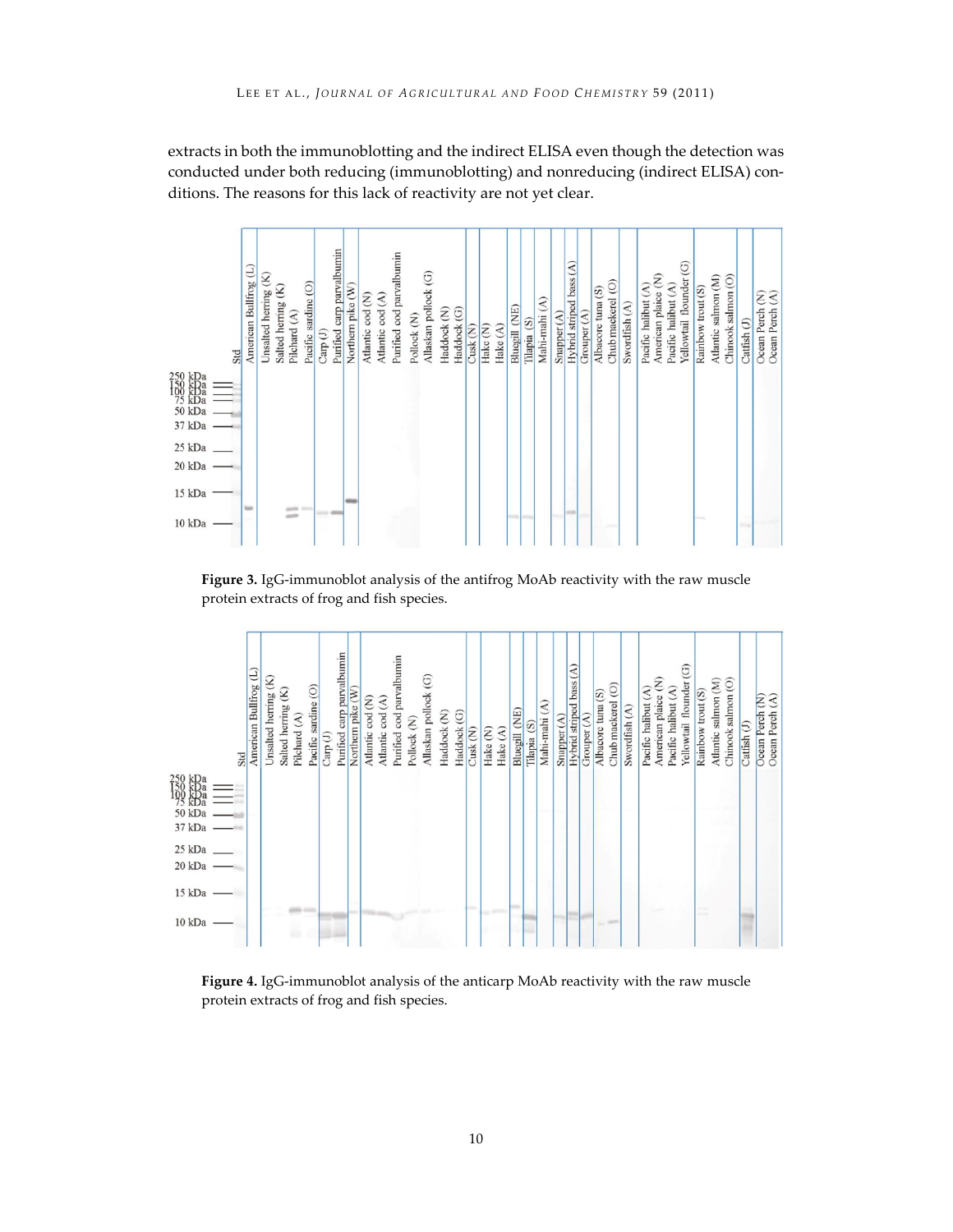#### LEE ET AL., *JOURNAL OF AGRICULTURAL AND FOOD CHEMISTRY* 59 (2011)

| 250<br>150<br>100<br>75<br>50 kDa<br>37 kDa | Std | American Bullfrog (L) | Unsalted herring (K) | Salted herring (K) | Pilchard (A) | Pacific sardine (O) | Carp(J) | Purified carp parvalbumin | Northern pike (W) | Atlantic cod (N) | Atlantic cod (A) | Purified cod parvalbumin | Pollock <sub>(N)</sub> | Allaskan pollock (G) | Haddock <sub>(N)</sub> | Haddock (G) | Cusk (N) | Hake (N) | Hake (A) | Bluegill (NE) | Tilapia (S) | Mahi-mahi (A) | Snapper (A) | Hybrid striped bass (A) | Grouper(A) | Albacore tuna (S) | Chub mackerel (O)<br>Swordfish $(A)$ | Pacific halibut (A) | American plaice (N) | Pacific halibut (A) | Yellowtail flounder (G) | Rainbow trout (S) | Atlantic salmon (M)<br>Chinook salmon (O) | Catfish <sup>(J)</sup> | Ocean Perch (N) | Ocean Perch (A) |
|---------------------------------------------|-----|-----------------------|----------------------|--------------------|--------------|---------------------|---------|---------------------------|-------------------|------------------|------------------|--------------------------|------------------------|----------------------|------------------------|-------------|----------|----------|----------|---------------|-------------|---------------|-------------|-------------------------|------------|-------------------|--------------------------------------|---------------------|---------------------|---------------------|-------------------------|-------------------|-------------------------------------------|------------------------|-----------------|-----------------|
| 25 kDa                                      |     |                       |                      |                    |              |                     |         |                           |                   |                  |                  |                          |                        |                      |                        |             |          |          |          |               |             |               |             |                         |            |                   |                                      |                     |                     |                     |                         |                   |                                           |                        |                 |                 |
| 20 kDa                                      |     |                       |                      |                    |              |                     |         |                           |                   |                  |                  |                          |                        |                      |                        |             |          |          |          |               |             |               |             |                         |            |                   |                                      |                     |                     |                     |                         |                   |                                           |                        |                 |                 |
| 15 kDa                                      |     |                       |                      |                    |              |                     |         |                           |                   |                  |                  |                          |                        |                      |                        |             |          |          |          |               |             |               |             |                         |            |                   |                                      |                     |                     |                     |                         |                   |                                           |                        |                 |                 |
| 10 kDa                                      |     |                       |                      |                    |              |                     |         |                           |                   |                  |                  |                          |                        |                      |                        |             |          |          |          |               |             |               |             |                         |            |                   |                                      |                     |                     |                     |                         |                   |                                           |                        |                 |                 |

**Figure 5.** IgG-immunoblot analysis of the anticod PoAb reactivity with the raw muscle protein extracts of frog and fish species.

The results obtained from immunoblotting agreed with the ELISA analysis for the majority of the fish species. On the basis of the immunoblotting results, the antifrog MoAb did not bind to parvalbumins from species with an absorbance value  $\leq 0.15$  in the ELISA, including the unsalted and salted herring, all species in the order Gadiformes, mahi-mahi, albacore tuna, swordfish, and salmon. Besides, the antifrog MoAb also did not bind to all species in the order Pleuronectiformes in the immunoblot despite the occurrence of absorbance values > 0.15 in the ELISA, but these species reacted weakly with the antifrog MoAb in the ELISA (absorbance values of  $> 0.15$  but  $< 0.3$ ). On the basis of the immunoblotting results, the anticarp MoAb did not bind to species with an absorbance value  $\leq 0.15$ in the ELISA, including frog, mahi-mahi, swordfish, Pacific halibut, yellowtail flounder, and ocean perch. In addition, the anticarp MoAb did not bind to unsalted and salted herring, haddock, and salmon in the immunoblot despite the occurrence of absorbance values > 0.15 in the ELISA, but the reactivity of the anticarp MoAb to these species were also relatively low in the ELISA (absorbance values  $> 0.15$  but  $< 0.6$ ). The anticod PoAb bound to parvalbumins in all species but albacore tuna, mahi-mahi, and swordfish.

In conclusion, both the indirect ELISA and IgG immunoblotting consistently showed that the 3 antiparvalbumin antibodies had varying specificities for proteins in extracts of different fish species, which can probably be attributed to differences in the parvalbumin content or immunoreactivity among fish species. The polyclonal anticod parvalbumin antibody showed reactivity to the widest range of fish species probably due to the recognition of multiple epitopes based upon the polyclonal nature of the antisera. In comparison, the monoclonal antifrog parvalbumin antibody showed the least cross-reactivity due to the recognition of a single epitope and the frog parvalbumin being less homologous to fish than cod parvalbumin. The anticod parvalbumin antibody appeared to be more suitable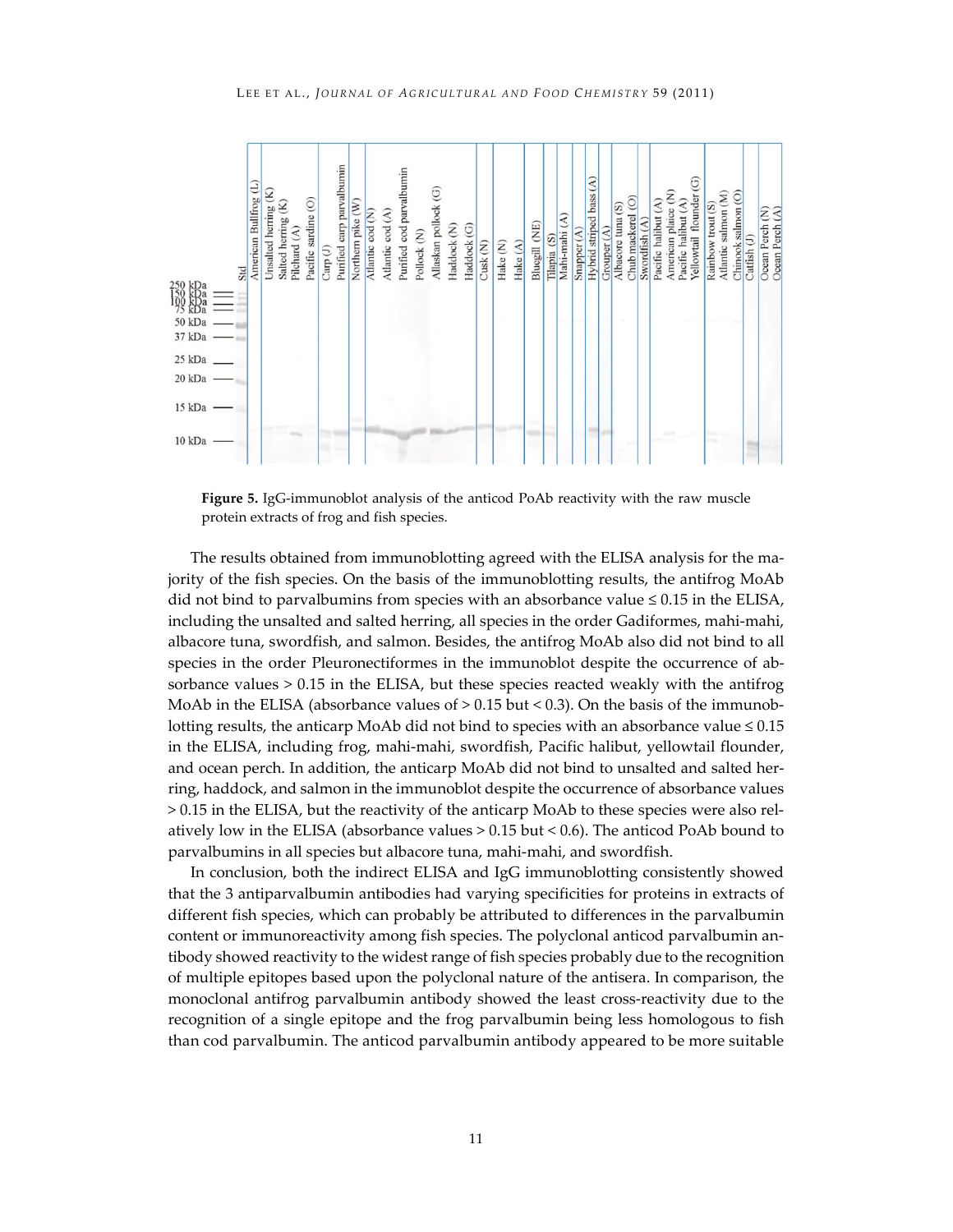for the detection of parvalbumin derived from different fish species; however, limitations still exist regarding the inconsistent binding to different fish species. These 3 antiparvalbumin antibodies can potentially be applied to the standardization of the parvalbumin content in the fish extracts used for the skin prick test and radioallergosorbent test. In addition, the antibodies would be useful for monitoring the purification and localization of fish parvalbumins in research studies. Our study may serve as a guide when selecting the appropriate antibodies for detecting fish parvalbumins. However, the disadvantages associated with the use of any of the 3 antiparvalbumin antibodies in detecting allergenic fish residues in foods are that the antiparvalbumin antibody may fail to detect certain fish species that are possibly deficient in parvalbumin. Examples include tuna, mahi-mahi, and swordfish, as demonstrated in the SDS–PAGE, IgG immunoblotting, and indirect ELISA. Some may argue that the absence of parvalbumin allergens in food samples may result in a lower risk of eliciting an allergic reaction, but some fish-allergic subjects may be allergic to proteins that are not parvalbumins. Kelso et al.<sup>46</sup> and James et al.<sup>47</sup> reported 2 subjects with monospecific allergy who showed IgE-reactivity to only a protein band at 25 kDa in swordfish and 40 kDa in tuna. Therefore, even if parvalbumins are undetectable in foods, that does not necessarily indicate that the foods are safe for individuals with fish allergy. Efforts can be made in future research to produce antibodies that are targeted specifically to fish proteins that have equal abundance in all fish species for the development of an ELISA to detect allergenic fish residues in foods.

**Funding sources** – Financial support was provided by the Food Allergy Research and Resource Program at the University of Nebraska.

**Acknowledgments** – We thank Martha R. Wiberg (Gorton's Inc.), Richard Norland (Norland Products Inc.), Dr. Yi-Cheng Su (Oregon State University), and Tony Korth (Nebraska Game and Parks Commission) for providing the fish samples. We also thank E. Pearce Smith (Eurofins GeneScan, Inc.) for technical assistance.

## **References**

- (1) Nelson, J. S. *Fishes of the World*, 4th ed.; Wiley & Sons: Hoboken, NJ, 2006.
- (2) O'Neil, C.; Helbling, A. A; Lehrer, S. B. Allergic reactions to fish. *Clin. Rev. Allergy* 1993, 11, 183–200.
- (3) Sicherer, S. H.; Muñoz-Furlong, A.; Sampson., H. A. Prevalence of seafood allergy in the United States determined by a random telephone survey. *J. Allergy Clin. Immunol.* 2004, 114, 159–165.
- (4) Rona, R. J.; Keil, T.; Summers, C.; Gislason, D.; Zuidmeer, L.; Sodergren, E.; Sigurdardottir, S. T.; Lindner, T.; Goldhahn, K.; Dahlstrom, J.; McBride, D.; Madsen, C. The prevalence of food allergy: a meta-analysis. *J. Allergy Clin. Immunol.* 2007, 120, 638–646.
- (5) Crespo, J. F.; Pascual, C.; Dominguez, C.; Ojeda, I.; Muñoz, F. M.; Esteban, M. M. Allergic reactions associated with airborne fish particles in IgE-mediated fish hypersensitive patients. *Allergy* 1995, 50, 257–261.
- (6) Domínguez, C.; Ojeda, I.; Crespo, J. F.; Pascual, C.; Ojeda, A.; Martín-Esteban, M. Allergic reactions following skin contact with fish. *Allergy Asthma Proc.* 1996, 17, 83–87.
- (7) Rodríguez, J.; Reaño, M.; Vives, R.; Canto, G.; Daroca, P.; Crespo, J. F.; Vila, C.; Villarreal, O.; Bensabat, Z. Occupational asthma caused by fish inhalation. Allergy 1997, 52, 866–869.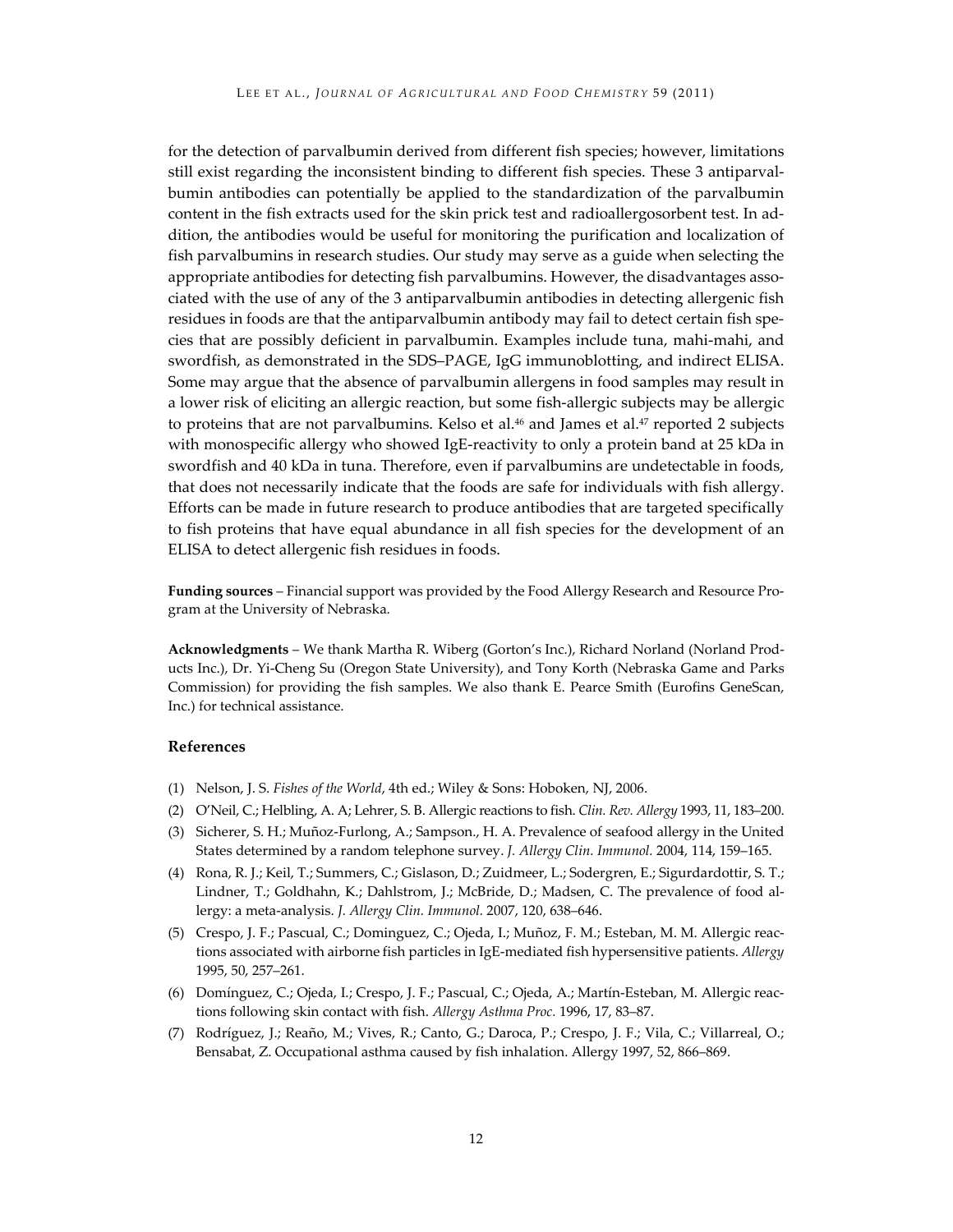- (8) Taylor, S. L.; Kabourek, J. L.; Hefle., S. L. Fish allergy: fish and products thereof. *J. Food Sci.* 2004, 69, 175–180.
- (9) Yunginger, J. W.; Sweeney, K. G.; Sturner, W. Q.; Giannandrea, L. A.; Teigland, J. D.; Bray, M.; Benson, P. A.; York, J. A.; Biedrzycki, L.; Squillace, D. L.; Helm., R. M. Fatal food-induced anaphylaxis. *J. Am. Med. Assoc.* 1988, 260, 1450–1452.
- (10) Dannaeus, A.; Inganäs, M. A follow-up study of children with food allergy. Clinical course in relation to serum IgE- and IgG-antibody levels to milk, egg and fish. *Clin. Allergy* 1981, 11, 533–539.
- (11) Bock, S. A. The natural history of food hypersensitivity. *J. Allergy Clin. Immunol.* 1982, 69, 173–177.
- (12) Elsayed, S.; Aas, K. Isolation of purified allergen (cod) by isoelectric-focusing. *Int. Arch. Allergy Appl. Immunol.* 1971, 40, 428–438.
- (13) Lindstrøm, C. D-V.; Van Do, T.; Hordvik, I.; Endresen, C.; Elsayed, S. Cloning of two distinct cDNAs encoding parvalbumin, the major allergen of Atlantic salmon (*Salmo salar*). *Scand. J. Immunol.* 1996, 44, 335–344.
- (14) Swoboda, I.; Bugajska-Schretter, A.; Verdino, P.; Keller, W.; Sperr, W. R.; Valent, P.; Valenta, R.; Spitzauer, S. Recombinant carp parvalbumin, the major cross-reactivity fish allergen: a tool for diagnosis and therapy of fish allergy. *J. Immunol.* 2002, 168, 4576–4584.
- (15) VanDo, T.; Hordvik, I.; Endresen, C.; Elsayed, S. The major allergen (parvalbumin) of codfish is encoded by at least two isotypic genes: cDNA cloning, expression and antibody binding of the recombinant allergens. *Mol. Immunol.* 2003, 39, 595–602.
- (16) Van Do, T.; Hordvik, I.; Endresen, C.; Elsayed, S. Characterization of parvalbumin, the major allergen in Alaska Pollack and comparison with codfish Allergen M. *Mol. Immunol.* 2005, 42, 345–353.
- (17) Shiomi, K.; Hayashi, S.; Ishikawa, M.; Shimakura, K.; Nagashima, Y. Identification of parvalbumin as an allergen in horse mackerel. *Fish. Sci.* 1998, 64, 300–304.
- (18) Shiomi, K.; Hamada, Y.; Sekiguchi, K.; Shimakura, K.; Nagashima, Y. Two classes of allergens, parvalbumins and higher molecular weight substances, in Japanese eel and bigeye tuna. *Fish. Sci.* 1999, 65, 943–948.
- (19) Van Do, T.; Hordvik, I.; Endresen, C.; Elsayed, S. Expression and analysis of recombinant salmon parvalbumin, the major allergen in Atlantic salmon (*Salmo salar*). *Scand. J. Immunol.* 1999, 50, 619–625.
- (20) Hamada, Y.; Tanaka, H.; Ishizaki, S.; Ishida, M.; Nagashima, Y.; Shiomi, K. Purification, reactivity with IgE and cDNA cloning of parvalbumin as the major allergen of mackerel. *Food Chem. Toxicol.* 2003, 41, 1149–1156.
- (21) Hamada, Y.; Tanaka, H.; Sato, A.; Ishizaki, S.; Nagashima, Y.; Shiomi, K. Expression and evalution of IgE-binding capacity of recombinant Pacific mackerel parvalbumin. *Allergol. Int.* 2004, 53, 271–278.
- (22) Griesmeier, U.; Vázquez-Cortés, S.; Bublin, M.; Radauer, C.; Ma, Y.; Briza, P.; Fernández-Rivas, M.; Breiteneder, H. Expression levels of parvalbumins determine allergenicity of fish species. *Allergy* 2010, 65, 191–198.
- (23) Permyakov, S. E.; Bakunts, A. G.; Denesyuk, A. I.; Knyazeva, E. L.; Uversky, V. N.; Permyakov, E. A. Apo-parvalbumin as an intrinsically disordered protein. *Proteins* 2008, 15, 822–836.
- (24) Elsayed, S.; Aas, K. Characterization of a major allergen (cod). Observations on effect of denaturation on the allergenic activity. *J. Allergy* 1971, 47, 283–291.
- (25) Bugajska-Schretter, A.; Grote, M.; Vangelista, L.; Valent, P.; Sperr, W. R.; Rumpold, H.; Pastore, A.; Reichelt, R.; Valenta, R.; Spitzauer, S. Purification, biochemical, and immunological characterisation of a major food allergen: different immunoglobulin E recognition of the apo- and calcium-bound forms of carp parvalbumin. *Gut* 2000, 46, 661–669.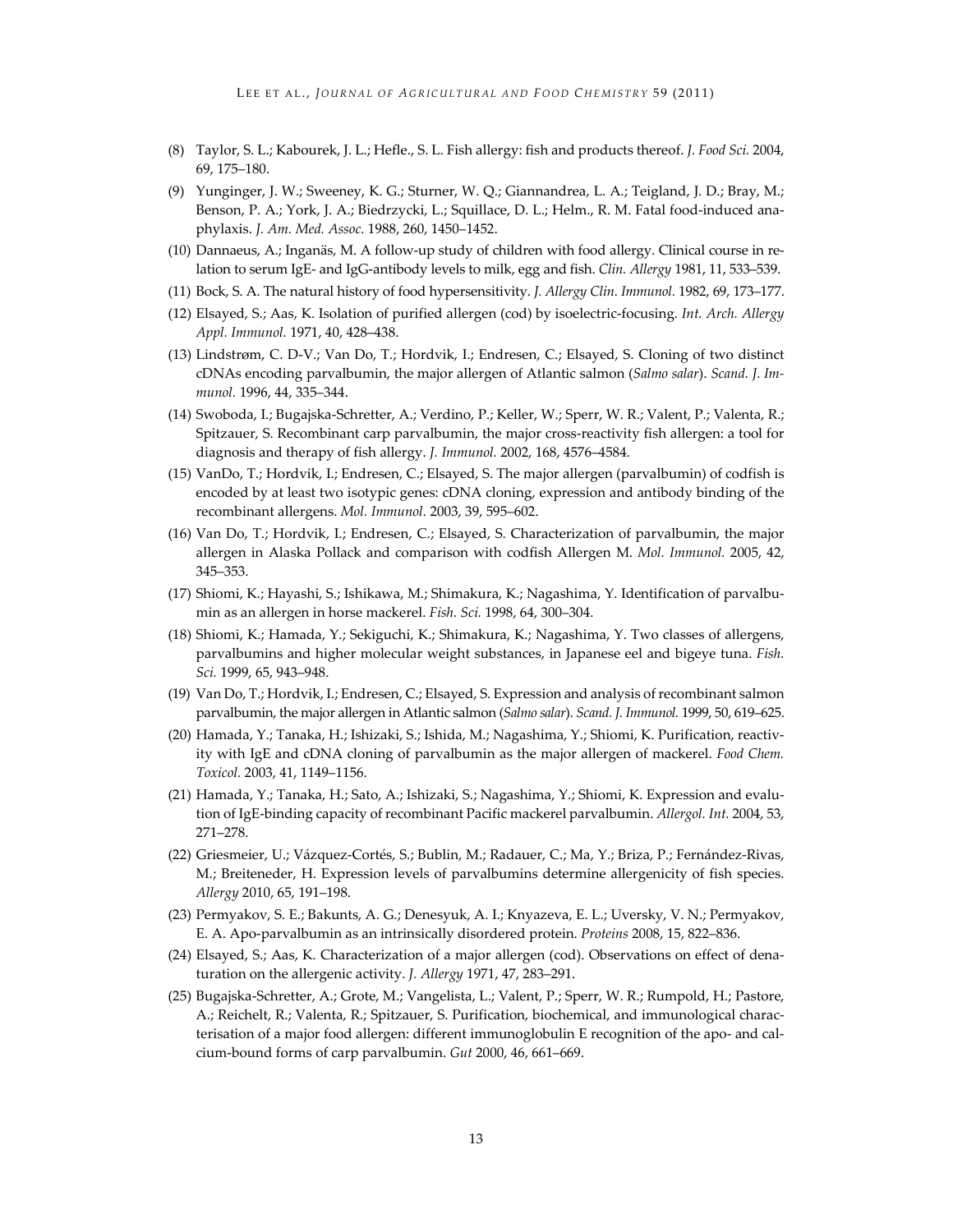- (26) Goodman, M.; Pechére, J.-F. The evolution of muscular parvalbumins investigated by the maximum parsimony method. *J. Mol. Evol.* 1977, 29, 131–158.
- (27) Jenkins, J. A.; Breiteneder, H.; Claire Mills, E. N. Evolutionary distance from human homologs reflects allergenicity of animal food proteins. *J. Allergy Clin. Immunol.* 2007, 120, 1399–1405.
- (28) Hilger,C.; Thill, L.;Grigioni, F.; Lehners,C.; Falagiani, P.; Ferrara, A.; Romano, C.; Stevens, W.; Hentges, F. IgE antibodies of fish allergic patients cross-react with frog parvalbumin. *Allergy* 2004, 59, 653–660.
- (29) Helbling, A.; Haydel, R.; McCants, M. L.; Musmand, J. J.; El-Dahr, J.; Lehrer, S. B. Fish allergy: is cross-reactivity among fish species relevant? Double-blind placebo-controlled food challenge studies of fish allergic adults. *Ann. Allergy Asthma Immunol.* 1999, 83, 517–523.
- (30) Fæste, C. K.; Plassen, C. Quantitative sandwich ELISA for the determination of fish in foods. *J. Immunol. Methods* 2008, 329, 45–55.
- (31) Chen, L.; Hefle, S. L.; Taylor, S. L.; Swoboda, I.; Goodman, R. E. Detecting fish parvalbumin with commercial mouse monoclonal anti-frog parvalbumin IgG. *J. Agric. Food Chem.* 2006, 54, 5577– 5582.
- (32) Gajewski, K. G.; Hsieh, Y. H. Monoclonal antibody specific to a major fish allergen: parvalbumin. *J. Food Prot.* 2009, 72, 818–825.
- (33) Weber, P.; Steinhart, H.; Paschke, A. Competitive indirect ELISA for the determination of parvalbumins from various fish species in food grade fish gelatins and isinglass with PARV-19 antiparvalbumin antibodies. *J. Agric. Food Chem.* 2009, 57, 11328–11334.
- (34) Koppelman, S. J.; Nordlee, J. A.; Lee, P.-W.; Happe, R. P.; Hessing, M.; Norland, R.; Manning, T.; de Jong, G. A. H.; Taylor, S. L. Parvalbumin in fish skin–derived gelatine. *Food Additives Contaminants*, submitted for publication.
- (35) Koppelman, S. J.; Romijn, R. A.; de Jongh, H. H.; Nordlee, J. A.; Piersma, S.; Hessing, M.; Taylor, S. L. Purification of parvalbumin from carp: a protocol that avoids heat-treatment. *J. Food Sci.* 2010, 75, T49–T56.
- (36) de Jongh, H. H.; Taylor, S. L.; Koppelman, S. J. Controlling the aggregation propensity and thereby digestibility of allergens by Maillardation as illustrated for cod fish parvalbumin. *J. Biosci. Bioeng.* 2010, 111, 204–211.
- (37) Yancy, H. F.; Fry, F. S.; Randolph, S. C.; Deeds, J.; Ivanova, N. V.; Grainger, C. M.; Hanner, R.; Weigt, L. A.; Driskell, A.; Hunt, J.; Ormos, A.; Hebert, P. D. N. A protocol for validation of DNAbarcoding for the species identification of fish for FDA regulatory compliance. *Lab. Inf. Bull.* 4420 2008, 24. US Food and Drug Administration. http://www.fda.gov/food/scienceresearch/laboratory methods/ucm169034.htm (accessed May 20, 2011)
- (38) Lowry, O. H.; Rosebrough, N. J.; Farr, A. L.; Randall, R. J. Protein measurement with the Folin phenol reagent. *J. Biol. Chem.* 1951, 193, 265–275.
- (39) Rasmussen, R. S.; Morrissey, M. T. Application of DNA-based methods to identify fish and seafood substitution on the commercial market. *Compr. Rev. Food Sci. Food Saf.* 2008, 8, 118–154.
- (40) US Food and Drug Administration. Seafood Species Substitution and Economic Fraud. http://www .fda.gov/Food/FoodSafety/Product-SpecificInformation/Seafood/RegulatoryFishEncyclopediaRFE/ ucm071528.htm (accessed May 20, 2011).
- (41) Van Do, T.; Elsayed, S.; Florvaag, E.; Hordvik, I.; Endresen, C. Allergy to fish parvalbumins: studies on the cross-reactivity of allergens from 9 commonly consumed fish. *J. Allergy Clin. Immunol.* 2005b, 116, 1314–1320.